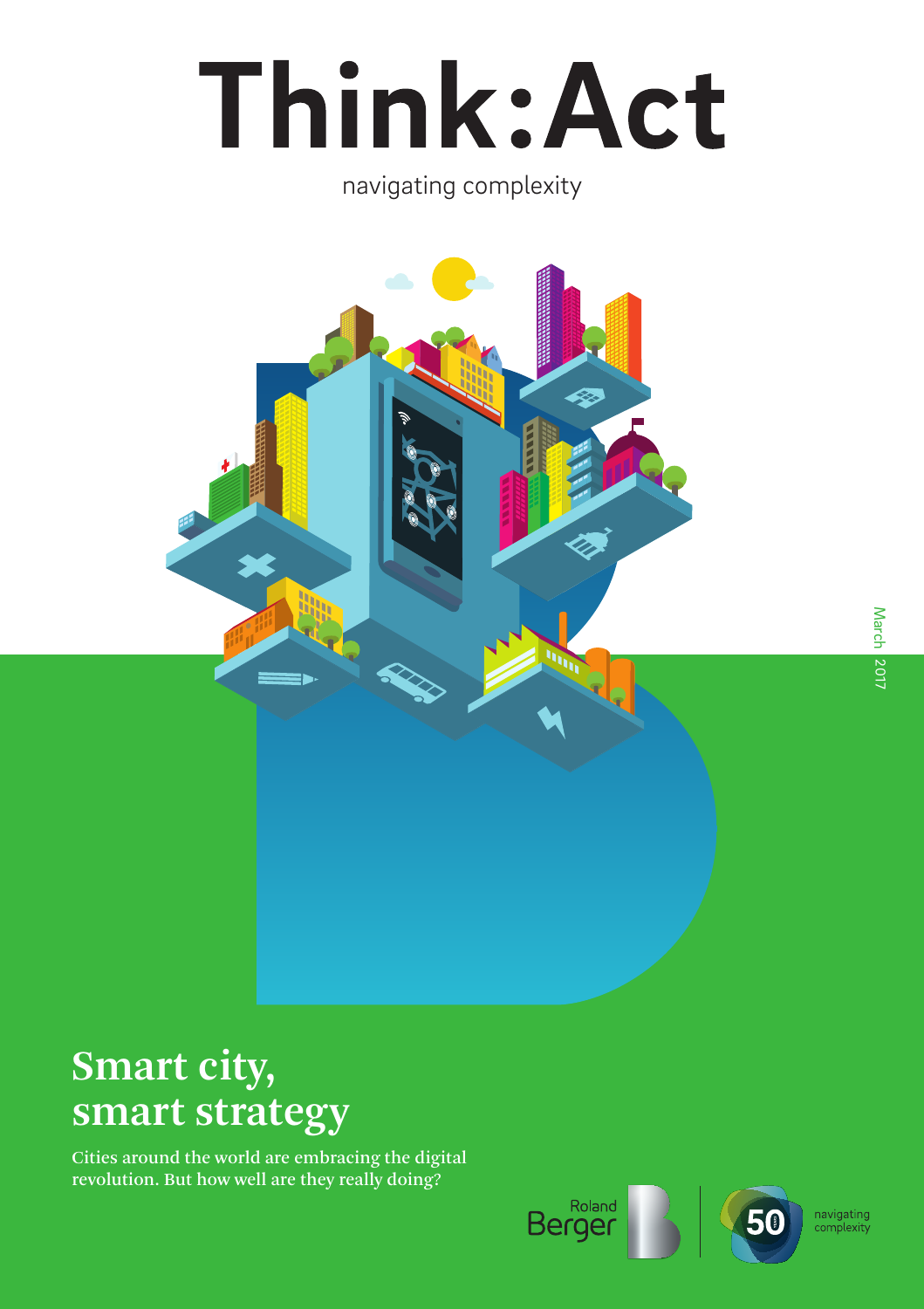# THE BIG



WHO'S THE SMARTEST OF THE SMART?  **P. 8/9**



Our groundbreaking Smart City Strategy Index puts 87 global cities under the spotlight.

Page 4

# [Top 3](#page-6-0)

Vienna heads the ranking, with Chicago and Singapore close behind.

Page 7

## [10](#page-11-0) Key pointers to help cities to get smart. Page 12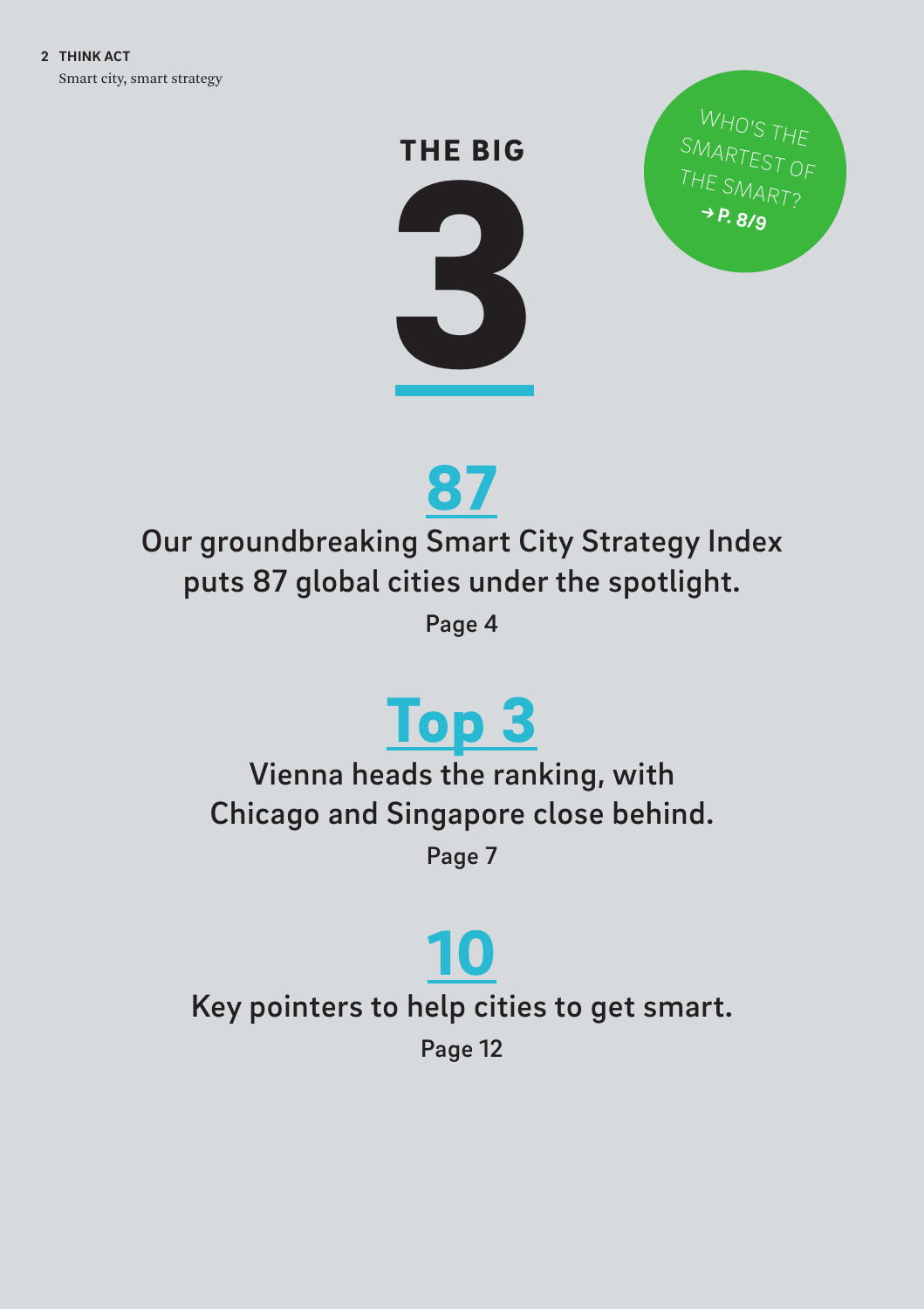# <span id="page-2-0"></span>We examined the smart strategies of 87 cities around the globe. The results took us by surprise.

A city with free Wi-Fi in all public spaces. A city where children learn how to program apps in elementary school. Where you can shop online and have your shopping delivered to your home within hours. Where street lighting is provided on demand. A city that uses smart sensors to tell you where to park your vehicle downtown. That knows when your garbage needs to be collected. That has open data access. That uses smart algorithms to coordinate hospital and vaccination capacities.  $\rightarrow$  A

A smart city takes action in all of these areas based on a strategic and integrated planning approach and a comprehensive and high quality IT infrastructure. Sounds too good to be true? Different cities already do each of these things today. But no single city exists that ticks all the boxes. For the world's urban centers, a complete set of smart services is not something they currently offer. In many cases it is not even something they are planning to offer in the future.

We know this from our groundbreaking investigation of 87 global cities. This is the first systematic study of cities' smart strategies on such a scale. We took a close look at cities from Europe to Africa, from regional centers of less than half a million to megacities of more

than 20 million. We examined their official "smart city strategies" and other strategic policies to discover what they were up to. And we also looked at where they are headed in the coming years and decades.

The results took us by surprise. The "smart city" has been an agenda item for many years now and there is widespread acknowledgment that smart city strategies are of vital importance to the development of urban areas. But the situation on the ground is very patchy. Most cities are simply not taking a broad enough approach: They lack a holistic perspective that covers all parts of society and all relevant facets of urban life.

In this study we look at how cities around the world are embracing the smart revolution – and the multibillion-dollar market it has created. We point out where we believe there is room for improvement and how cities can go about achieving it. Urban centers need to develop an interconnected, integrated approach, one that brings together areas traditionally viewed as separate: energy and mobility, government and health, education and environment, and so on. Their aim must be to forge a holistic smart city strategy that encompasses every area of citizens' lives.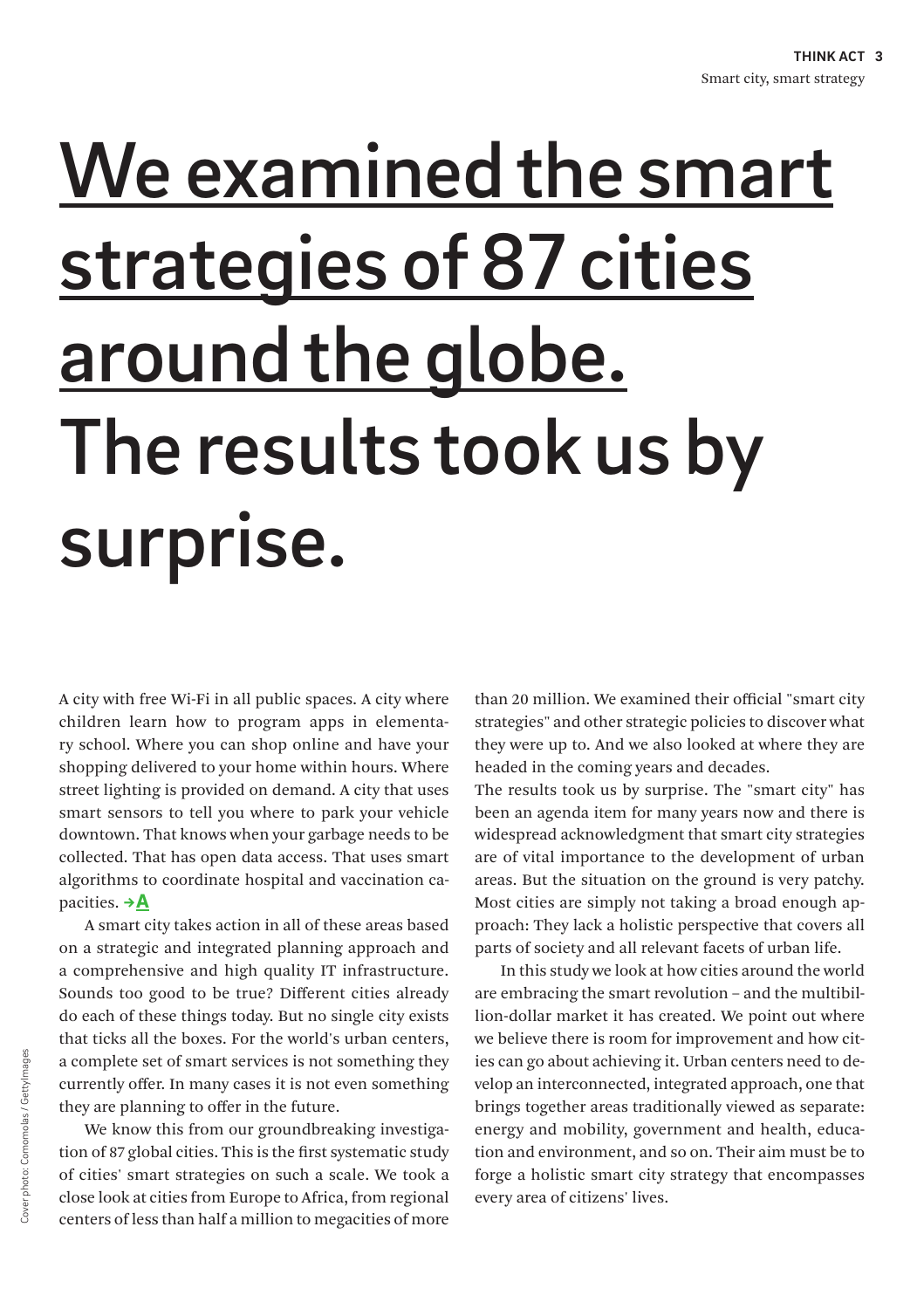# <span id="page-3-0"></span>More and more cities are taking a strategic approach to becoming smart. But often they lack connected, end-to-end thinking.

For our Smart City Strategy Index we systematically analyzed 87 urban centers around the globe (see page 14 for details of our approach). In order to capture not just what cities are currently doing on the ground but also what they plan to do in the future, we evaluated their published smart city strategies and other policy papers. We awarded points on the basis of various criteria and calculated an overall score out of 100 for each city – a score of 100 reflecting the utopian city imagined in our introduction.

Of course, we cannot be sure that cities will ultimately realize all of their published plans. Some cities may simply dream bigger than others. But stated policy aims are the best available guide to what cities plan to achieve within a given timeframe. They fairly accurately reflect the extent of their ambition when it comes to making their cities smart. At the same time, importantly, they provide a valuable insight into their approach and mindset.

What did our investigation reveal? First, the good news: More and more cities are taking a strategic approach to becoming smart – by which we mean an approach based on a properly thought-through program, consisting of integrated actions and carefully planned steps. We identify a strong increase in the number of smart city strategies published each year since 2012. Indeed, more than half of all the smart city strategies publicly available and included in our study were developed since 2014; the average age of their latest version is just under three years. Clearly, cities are waking up to the fact that they need to take action on this front and that citizens want to know what their leaders are doing about the smart revolution.

But equally striking was the patchiness of cities' responses to implementing smart approaches, both digital and non-digital. Our systematic study revealed that most smart city strategies still have room for improvement. The figures speak for themselves: The average score on the Smart City Strategy Index was just 37 out of 100. High performers are thin on the ground, with just 19 of the 87 cities scoring more than 50 out of 100. And a sizeable gap exists between top-performing cit-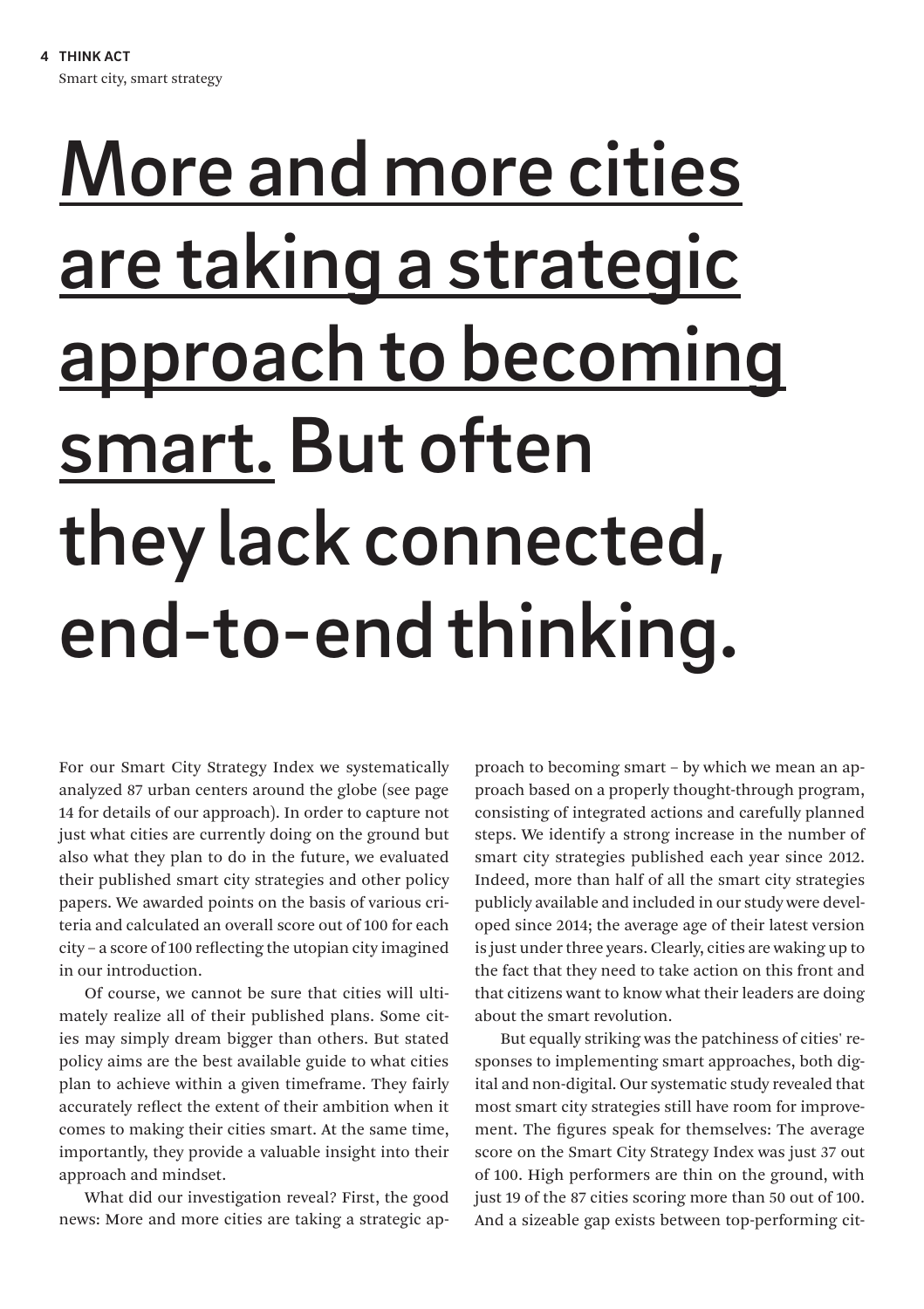## <span id="page-4-0"></span> $\bf\Lambda$

#### **THE WHOLE IS GREATER THAN THE SUM OF THE PARTS**

An ideal smart city strategy covers six interrelated action fields, comprising a host of subcategories and solutions



ies and their peers lower down the ranking, as shown by the sharp fall-off after the top few players.  $\rightarrow \mathbf{B}$ 

And that's not all there is to worry about. The quality of cities' published strategies vary not only when taken as a whole but also when we look at each of the three dimensions of the Smart City Strategy Index individually – action fields, strategic planning, and IT infrastructure (see p. 14 for details). Some cities are doing almost nothing in one or other of these areas, and the cities that are doing well in all three areas are few and far between.

When taking a closer look, it becomes obvious that cities' smart strategies are often narrow in scope. They lack a comprehensive approach, tending to emphasize mobility, energy and government topics while neglecting the areas of education, health and buildings.

Of course, digitization is a complex field. Cities need to start somewhere. Digitizing the city transit system, the energy supply and public access to government services is a very good starting point on the road to building a smart city. But cities also need to keep the overall picture in mind. Focusing too heavily on some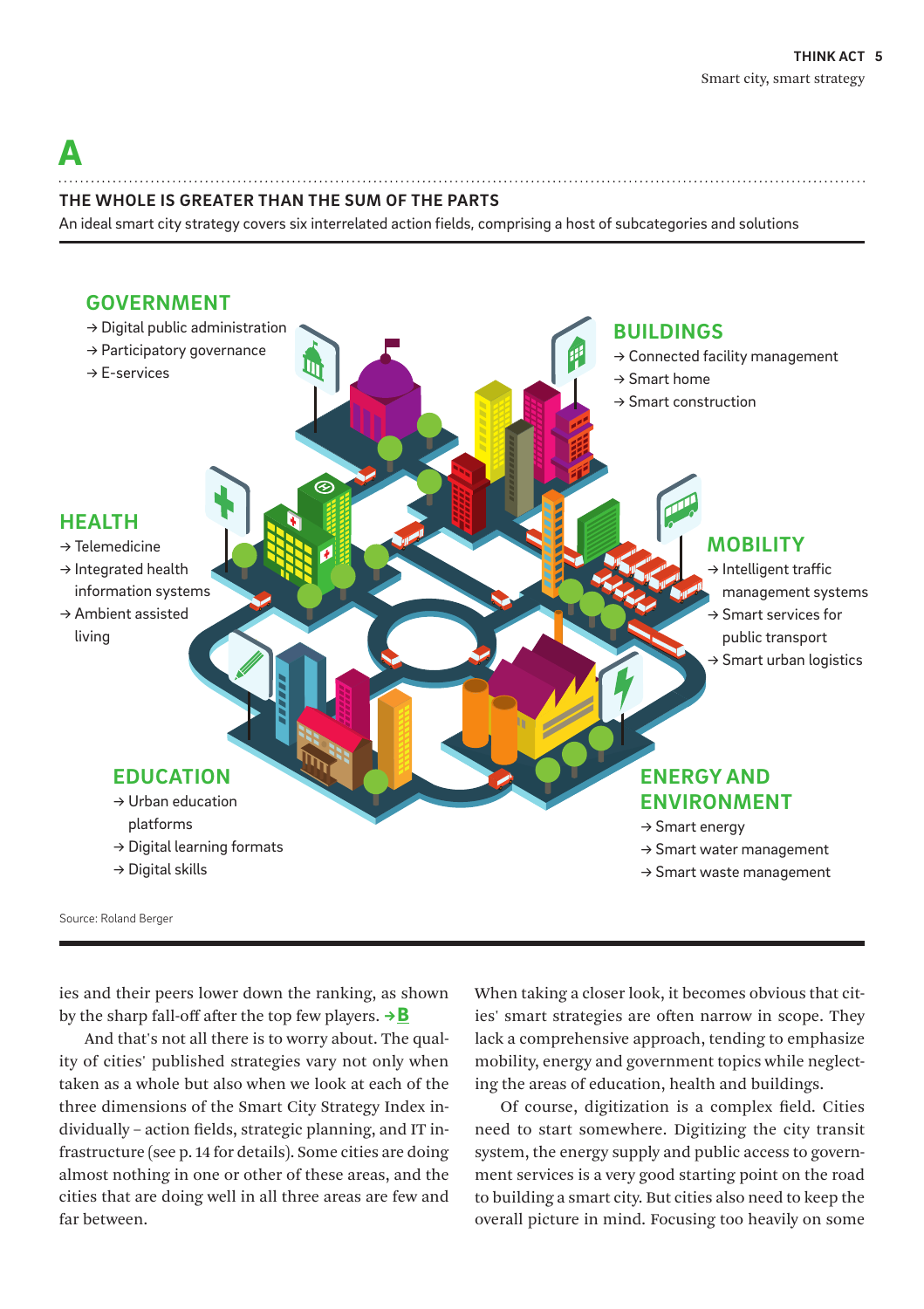### <span id="page-5-0"></span>[B](#page-4-0)

#### **MOST SMART CITY STRATEGIES SHOW ROOM FOR IMPROVEMENT. ONLY 19 CITIES SCORE OVER 50**

Results overview: Smart City Strategy Index



areas while not addressing others that may be equally or in some cases even more relevant for stakeholders creates an imbalance in the overall strategy. The result is a lopsided approach.  $\rightarrow$  D

One key area where cities can improve their smart capabilities is coordination between their different functions. Digitization is a topic that affects all parts of the city administration. Inevitably, this it not easy to coordinate. Our analysis of the smart city strategies published by municipal administrators often revealed a "silo mentality" – a mindset in which the different functions each take their own approach to digitization. For example, a city's energy division will develop a smart approach for its operations, the city transit section its own approach, and so on. The result? A collection of isolated projects.

A solution to this challenge is to set up a central function or office with responsibility for coordinating and cross-linking digitalization activities. Many cities have already appointed a Chief Information Officer or "CIO" to deal with IT topics. This function needs to be developed into a Chief Digital Officer or "CDO" role – a function that encompasses not only IT issues but also smart city applications, their coordination and deployment. The CIO or CDO should be positioned high up in the hierarchy, close to the mayor.

Our research shows that cities that have appointed a CIO or CDO – Vienna, Amsterdam, and Seoul, for example – reap considerable benefits. Having a central individual or office looking after digitization makes it much easier to coordinate the various smart initiatives in areas such as traffic, health, and education, for instance. Indeed, it is fair to say that the existence of such a function is characteristic of successful smart cities.

In the following section we take a closer look at why some cities are getting it right and others are not. What factors influence their success and what examples of best practice can we identify? On this basis, we then develop a series of key pointers for helping cities develop a comprehensive, end-to-end smart city strategy.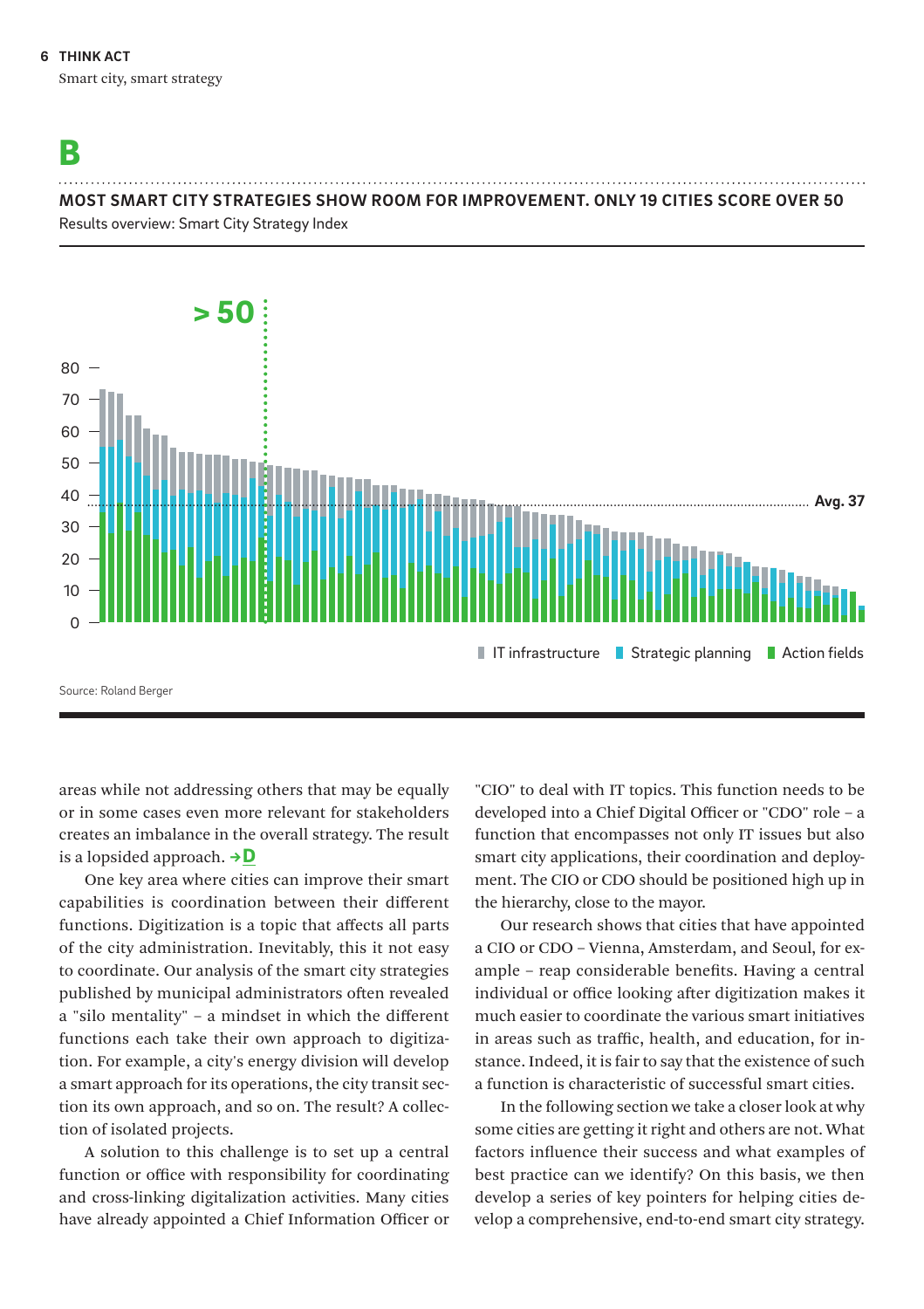# <span id="page-6-0"></span>Top-performing cities come in all shapes and sizes. It's not about being big or being rich – it's about being smart.

Which cities are getting it right, and why? Who are the leaders and what can we learn from them? Below, we look at the reasons underlying the widely differing performance of cities in the ranking and try to identify what lies behind their success or otherwise.

Figure C shows the top fifteen cities in the ranking on a world map. For the top three cities, we break down the score further for the three criteria: action fields, strategic planning, and IT infrastructure (rounding to the nearest whole number).

Top of the list is the Austrian capital Vienna, at 73 points out of 100. It is closely followed by Chicago and Singapore, both scoring just one point less, at 72 out of 100. The rankings for the remainder of the top fifteen are given in parentheses on the world map, from London (ranked no. 4),Santander (5), and New York (6), down to Bristol (13), Rio de Janeiro (14), and Seattle  $(15)$ . →  $\textcircled{c}$ 

What is immediately noticeable from the breakdown of points is that high-scoring cities by and large achieve good results for all three criteria. Their strong performance is based on a balanced approach and a clear commitment to all relevant areas. This reflects a degree of end-to-end, holistic thinking behind their strategy.

A closer look at each of the top three cities sheds light on the sort of things that cities are getting right. Vienna, a city of 1.74 million inhabitants, has a well-structured smart city strategy. It also focuses on digitization in other governmental guidelines and directives, such as its strategic land-use plan and its transportation plan. The city lays out clear short-term, medium-term and long-term goals for digitization. Steps include investing in glass fiber and the latest-generation wireless networks while maintaining already highly advanced digital infrastructures. Public services are being comprehensively shifted online and Wi-Fi expanded throughout the city in collaboration with schools, universities, and community colleges. The city actively looks for companies to sponsor smart city activities, with pilot projects run in partnership with ICT companies as showcases for the economy of both the capital and the country as a whole.

Chicago, which comes joint second in the ranking, sets out its vision for the future in *The City of Chicago Technology Plan,* which it describes as "a roadmap to drive Chicago to its aspirations of opportunity, inclusion, engagement, and innovation for all." The 2.7 million-strong city is no stranger to social problems.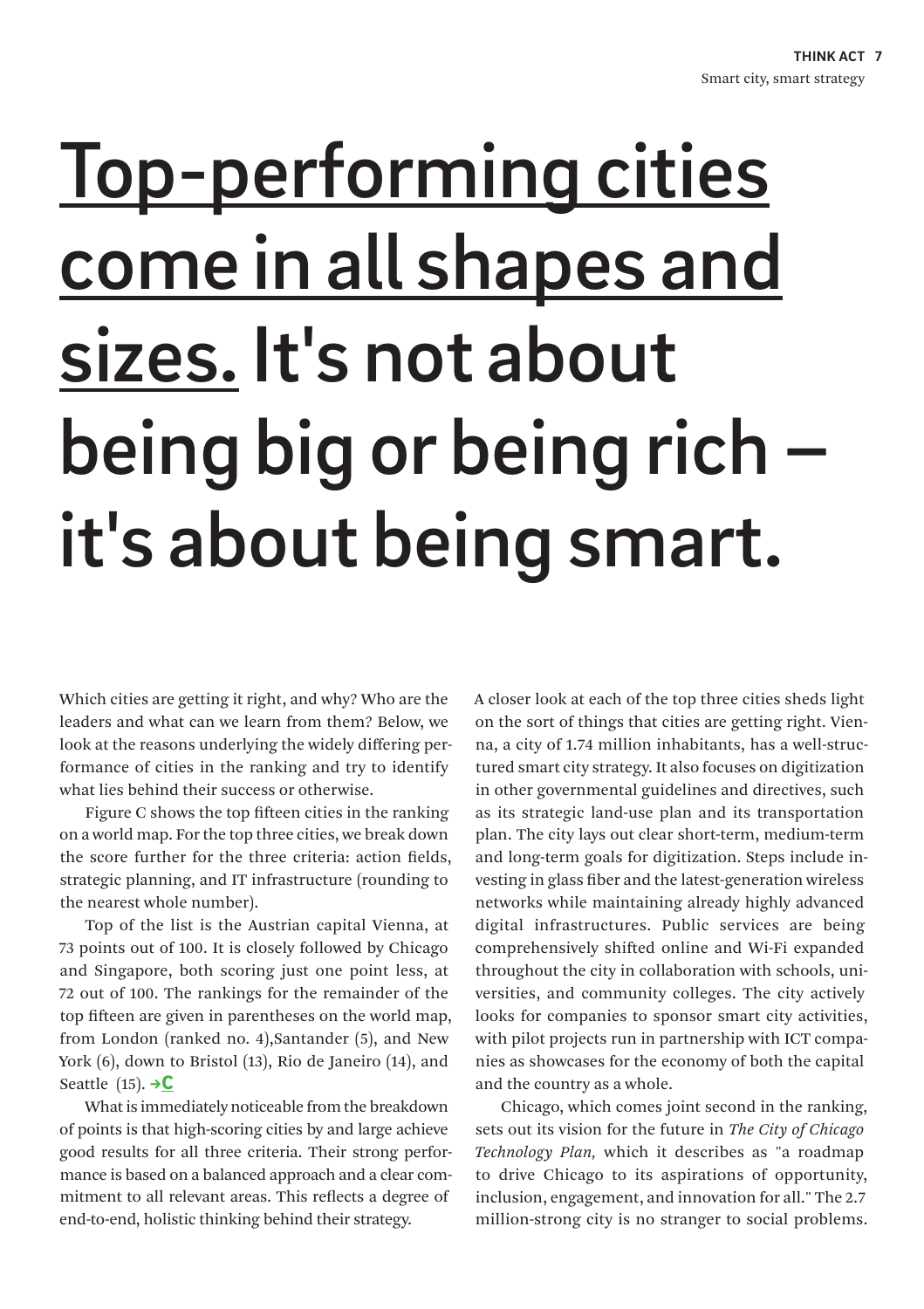## <span id="page-7-0"></span>THE TOP 3 CITIES ARE ON THREE DIFFERENT CONTINENTS [C](#page-6-0)



Stockholm

Dubai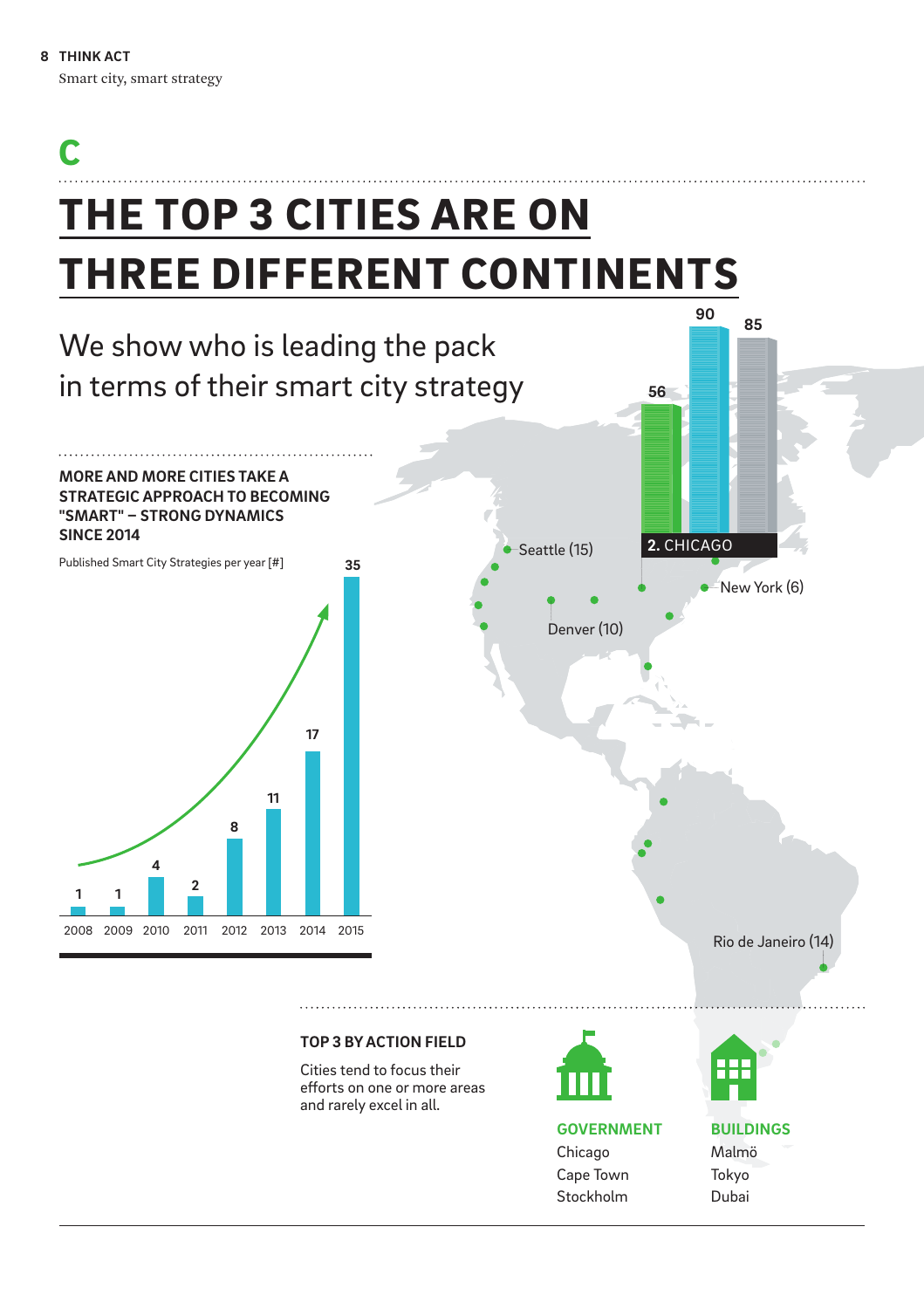#### **IN GENERAL, WEALTHIER CITIES COME UP WITH BETTER STRATEGIES – BUT EVEN CITIES WITH LOWER GDP CAN CREATE VERY GOOD STRATEGIES**

Relation of Smart City Strategy Index score to GDP per capita [USD '000]

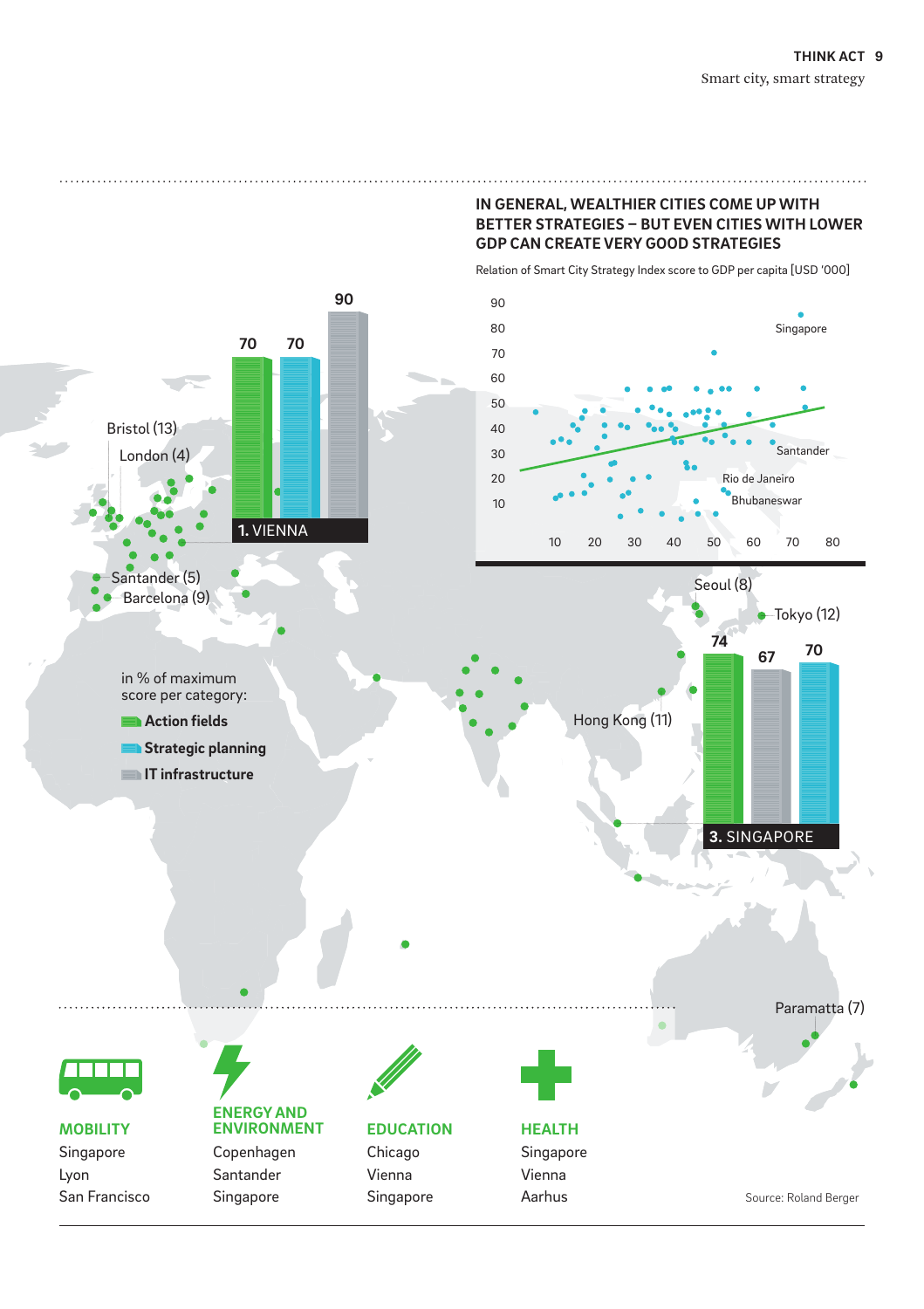<span id="page-9-0"></span>Smart city, smart strategy

### [D](#page-5-0)

#### **FOCUS OF SMART ACTIVITIES**

Cities emphasize three areas and neglect three others [in % of maximum score per category]



But it boasts a particularly proactive approach to smart education, including improving citizens' digital literacy with training and opportunities for hands-on experience, targeting young people and their use of technology through collaboration with public schools and city colleges, and making educational and creative material available to residents. For example, the city organizes the *Civic Innovation Summer,* a summer jobs program empowering teenagers to "use the latest digital tools to amplify their voices and take positive civic action using open data." Chicago has also established five demonstration sites or neighborhoods to demonstrate digitization in an urban context. Public access to

computers and support is provided by *Connect Chicago,* a network of 250 free-of-charge computer labs and digital skills training centers spread across the city.

Singapore – with 5.4 million inhabitants the largest of the top three cities – shares second place with Chicago. The city is particularly good at forging strong public-public and public-private partnerships in all different action fields. On the public-public side, common platforms bring government bodies together and data is managed by a coordinating arm. A joint laboratory exists with the Land Transport Authority (LTA) to develop a next-generation transportation network, and collaboration with the National Healthcare Group (NHG) is taking place to set up an innovation laboratory for safer treatments. On the public-private side, there is cooperation between government and key stakeholders on every level. For example, joint innovation laboratories have been launched with large corporations, as well as with small and medium-sized enterprises and technology start-ups. Singapore is also working in partnership with top universities around the world, including the Massachusetts Institute of Technology (MIT) and the Swiss Federal Institute of Technology in Zurich, to generate new smart city solutions.

One thing clearly demonstrated by the Index is that top-performing cities come in all shapes and sizes. You don't have to be big to be beautiful – or at least, to be smart. Smaller cities such as Santander (Spain) and Parramatta (Australia) have exemplary, well-balanced strategies despite their size: Both have fewer than 200,000 inhabitants but are in the top ten in the Index. Some of the biggest cities in the index rank in the bottom third of the index.

So, if size doesn't matter, what about money? We made sure that our sample included both wealthy and not so wealthy cities. The results show that, in general, wealthier cities do come up with better strategies: A positive correlation exists between the economic performance of a city and its position in the Index. But being rich is not a prerequisite for success. Some cities with more modest per capita GDPs have also published very good strategies – cities such as Rio de Janeiro in Brazil, and Bhubaneswar, the capital of the state of Odisha in Eastern India.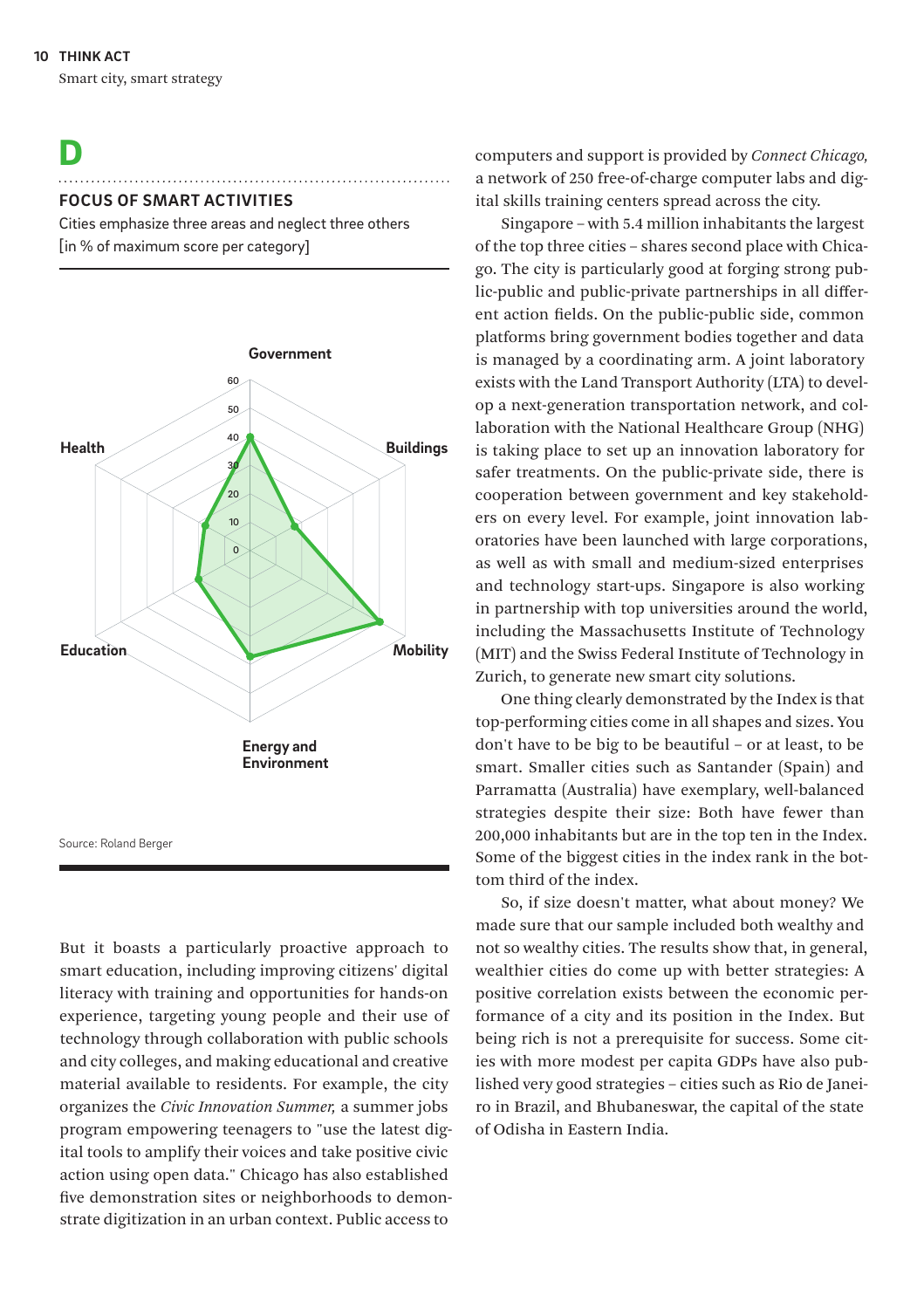# SMART CITY SOLUTIONS – A BLOSSOMING MARKET

E

## Suppliers, too, must avoid the trap of fragmentary thinking

The market for smart city solutions is growing everywhere, driven unstoppably by megatrends such as demographic change, resource scarcity, and climate change. Cities have to make themselves smart to tackle these challenges. It comes as no surprise, then, that the global market for smart city solutions is set to expand by 13% per year over the coming decade, from just under USD 13 billion in 2017 to a forecast USD 28 billion in 2023. Within this overall blossoming of the market, the Asia-Pacific region will see the fastest growth at an average 16% a year, almost quadrupling in size through 2023. Europe will experience more moderate growth at around 13%, while North America and Latin America will see the slowest growth rates at around 11%.

But if companies want to exploit this market potential to the full, they too need to reexamine their strategic approach. Many suppliers are falling into the same trap of fragmentary thinking as cities. Rather than developing comprehensive approaches, they are proposing individual solutions for specific areas of activity based on their existing product portfolios and competencies. What they need instead is to develop a more all-embracing approach, thinking beyond their usual scopes and looking at the interfaces that exist between fields.

Companies of different types have understood that this is an opportunity worth grabbing. The big global players such as Cisco, Siemens, IBM, SAP, and others have launched their own solution packages – the Siemens City Intelligence Platform and IBM's Smarter Cities Program, for example. We are also seeing players from other industries muscling in on the action: energy companies such as innogy (an offshoot of RWE) and EON, real-estate service companies such as CBRE Group and Bilfinger Real Estate, and automotive companies such as Volkswagen, Daimler, and Tesla. A number of innovative start-ups are also helping shape the industry, pouncing on gaps in the product portfolio of larger suppliers to provide solutions to cities – from smart parking and smart urban planning to smart education and digital community solutions.

Government-owned infrastructure and service providers such as local utilities and public transit companies have a special role to play in this context. These players are the ideal operators of smart city solutions as they own the backbone infrastructure within cities. At the same time, they are also the consumers of smart city solutions. Leveraging this dual role, we are currently seeing some players of this type attempting to establish themselves as "smart city platforms" for the communities they serve.

#### **A GREAT OPPORTUNITY FOR SUPPLIERS**

Global market size for smart city solutions [USD billion]

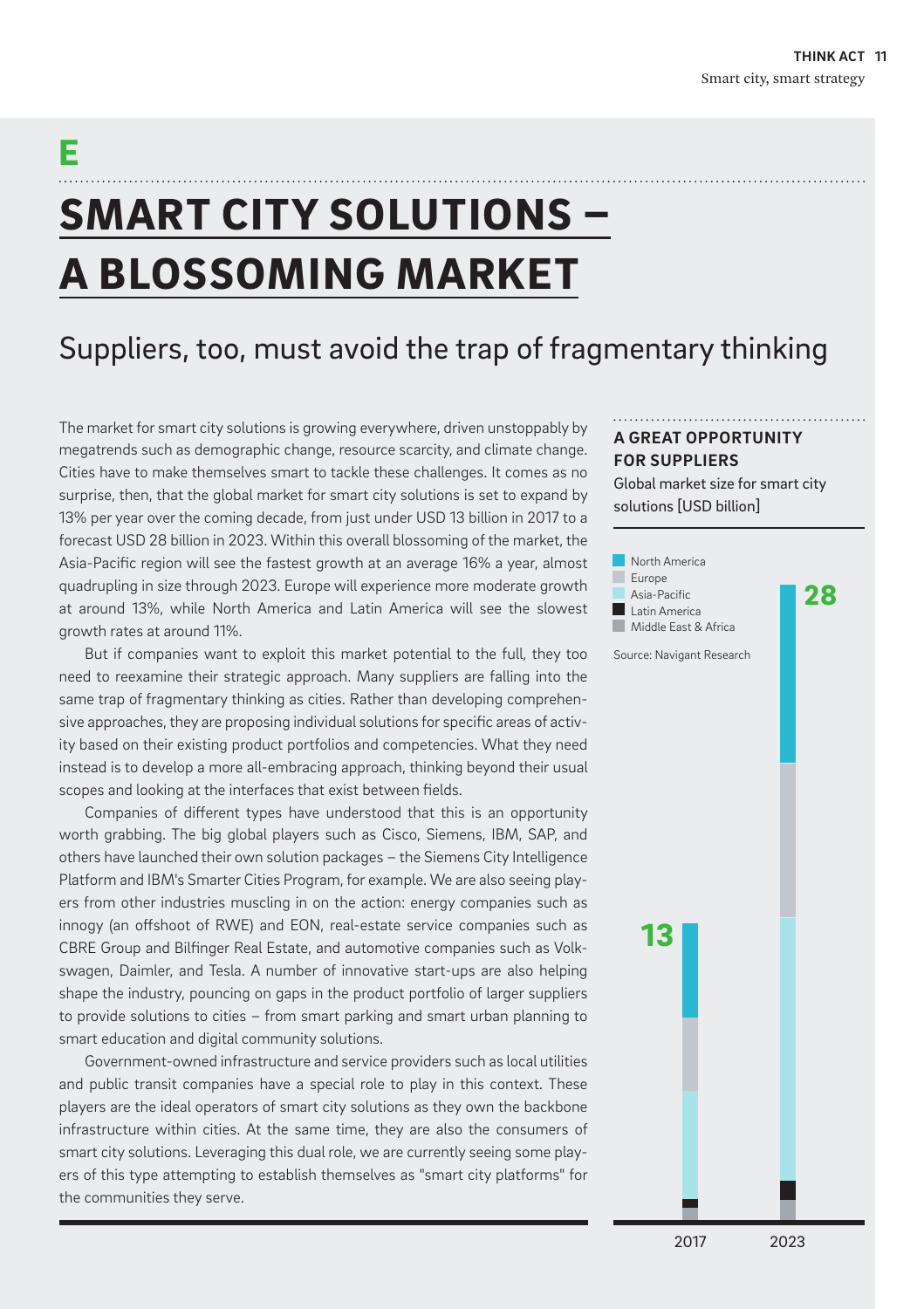# <span id="page-11-0"></span>Cities need to develop a comprehensive, end-to-end approach. We identify ten key pointers to help them along the way.

We've seen how cities often take a disjointed approach to smart strategy, focusing heavily on some action areas while neglecting others. But what exactly do we mean when we talk about a comprehensive approach? What would such a strategy entail?

A comprehensive strategy is one that addresses the criteria assessed in the Smart City Strategy Index. For cities, this means looking into all action fields and systematically developing the required underlying IT infrastructure. It also means putting in place a coordinating body and ensuring dedicated budgets. And, critically, it involves exploiting the synergies between action fields by connecting the different services and platforms.

Based on our research, we identify 10 key pointers that can help cities develop a comprehensive, integrated smart city strategy of the type outlined above. These pointers are primarily directed at city officials, that is to say, the individuals drawing up the policies and implementing them. But they are also highly relevant

for city infrastructure operators and the providers of smart city solutions, both big businesses and start-ups. After all, these players need to know and understand the priorities of the marketplace.

#### 1. REEVALUATE THE ROLE OF THE CITY AND ITS ADMINISTRATION

Smart city strategies provide a unique opportunity for reconsidering what exactly the city should offer in terms of services, and what the reach of those services should be. The "city as a service" model is often appropriate – along the lines of "we will contact you when your passport needs renewing" rather than the other way around.

#### 2. INVOLVE CITIZENS AND OTHER STAKEHOLDERS

Before you begin to define your smart city strategy, you must understand the needs of your target group. Getting citizens and other stakeholders from civil society,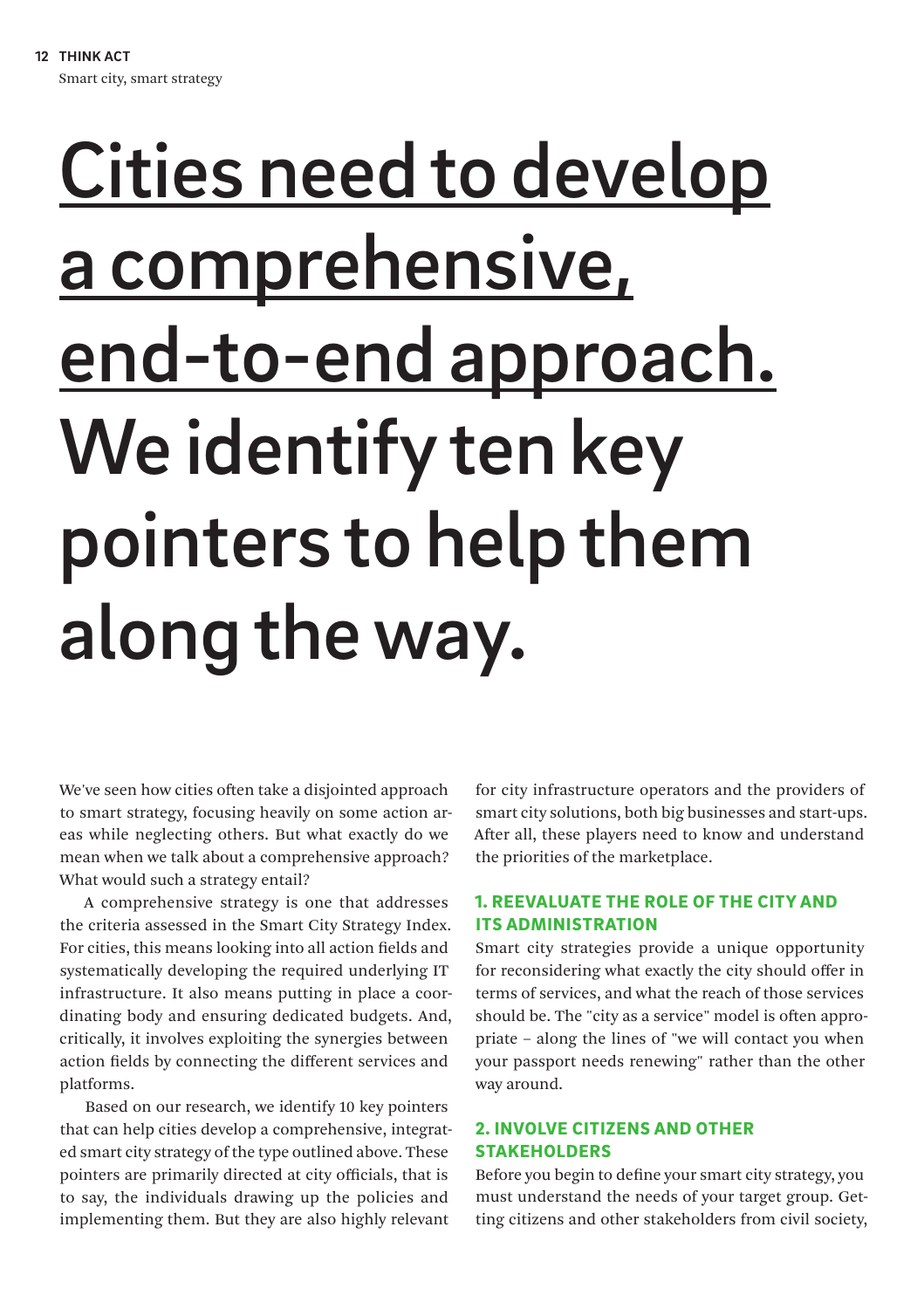NGOs, business, etc. on board right from the start is essential. It enables you to define the added value that your smart city concept should provide to end users.

#### 3. AVOID ISOLATED SOLUTIONS – LOOK BEYOND E-GOVERNMENT AND ACTIVELY APPLY BEST PRACTICES

Many smart city concepts today focus on individual and not integrated solutions. Think about the whole range of action fields in your city and ensure that the interfaces between the different sectors are digital in order to foster cross-sector activities. Actively look for best practices and apply them.

#### 4. ENCOURAGE INITIATIVES, SELF-SUSTAINING BUSINESS MODELS AND OTHER CONTRIBUTIONS FROM THE PRIVATE SECTOR

Businesses increasingly see themselves as both global and local citizens. They are willing to engage in activities that strengthen their local environment and will often invest significantly in them. Draw on this support. Not everything has to be financed from the public pocket – many smart city solutions, such as parking guidance and information (PGI) systems, can be financed by the private sector.

#### 5. CREATE A COMPREHENSIVE DATA STRATEGY AND DATA PLATFORMS

Understand the data you already have, creating data platforms to link existing data structures with each other. Implement an open data policy, proactively making public information available as a basis for a control center and innovative data-based applications.

#### 6. SET UP INNOVATION LABS TO FOSTER AN INSPIRING ECOSYSTEM

Create an ecosystem for innovation and entrepreneurship by providing facilities such as "maker spaces", "living labs", or "business incubators". Importantly, ensure that these facilities have the necessary regulatory room to maneuver. Provide technical and financial support wherever possible.

#### 7. ENSURE DATA SECURITY

Interconnected digital systems come with an increased need for data security. Your smart city strategy should include a cyber-security concept.

#### 8. INVOLVE INFRASTRUCTURE OPERATORS IN DESIGNING, FINANCING AND IMPLEMENTING INITIATIVES

Most major cities own and operate their infrastructure via intermediary companies, such as public utilities, public transit operators, and so on. These players have an important role in designing, financing and implementing smart city concepts. They can also help to develop smart city business models.

#### 9. GAIN POLITICAL BACKING AND INTEGRATE PUBLIC FEEDBACK

Once you have drawn up a smart city strategy, it is important to gain political backing for it. Equally important, however, is inviting citizens and other stakeholders to join in a structured and focused dialog about the strategy to ensure alignment over goals and actions. This could involve the use of participation platforms.

#### 10. ESTABLISH A COORDINATING BODY AND A DEDICATED PLANNING SYSTEM

Put a central authority in place to coordinate the various smart approaches across the city. The job of this body is to plan, monitor, support and evaluate the success of individual initiatives and so avoid a piecemeal approach. Clear, realistic goals, timeframes, and budgets are essential.

To get started along the road to building a comprehensive smart city strategy, we recommend using our free online self-assessment tool (at [http://rb.digital/Smart](http://rb.digital/SmartCityStrategyIndex) [CityStrategyIndex](http://rb.digital/SmartCityStrategyIndex)). The tool is simple to use: You enter details about your city and answer a series of questions. The process takes about 30 minutes in total. After completing the self-assessment, you will receive your Smart City Strategy Index score and our team will then provide you with a feedback report outlining a customized smart approach for your city, identifying any possible areas for improvement.

We also offer clients access to our resources in the area of smart city strategies. Working with city planners, infrastructure operators, and providers of solutions gives us a unique perspective. Our clients can also refer to an increasing range of "deep dives" into best-practice solutions from around the world to help them develop or refine their own smart city strategy.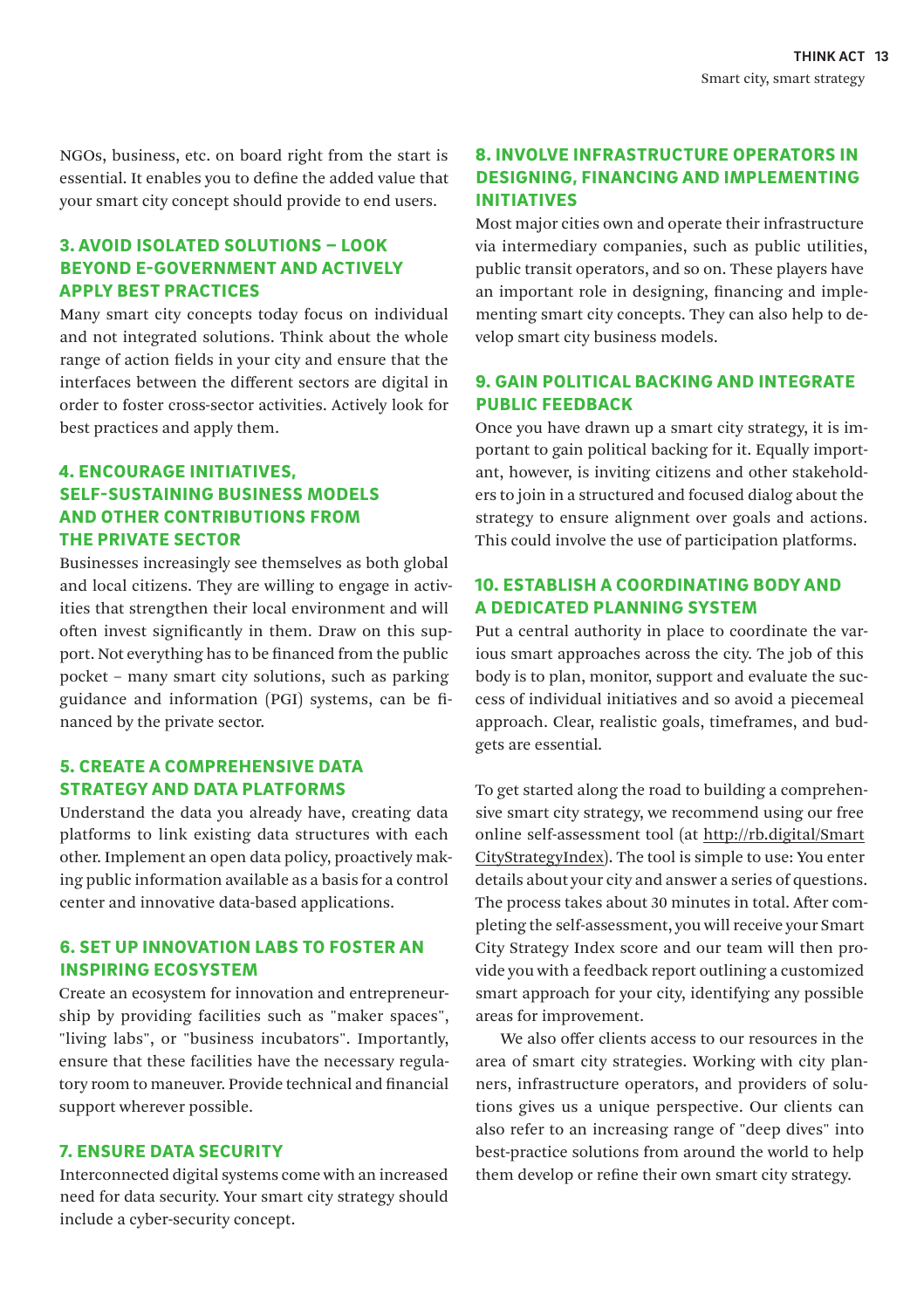## THE SMART CITY STRATEGY INDEX – AT A GLANCE

- → Our investigation covered **87 cities around the globe**, which were selected based on published smart city strategies and other policy papers
- → **Cities were located on all continents**: 39 in Europe, 26 in the Asia-Pacific region, 17 in North, Central and South America, and 5 in the Middle East and Africa
- → **Cities were of all shapes and sizes**: 18 had under half a million inhabitants, 39 had up to 2 million, and 30 had over 2 million
- $\rightarrow$  We included cities of different **economic strengths**: wealthy cities, e.g. Singapore (GDP per capita of USD 85,209 at purchasing power parity); midfield players, e.g. Barcelona (USD 34,527), Cape Town (USD 13,165), and less wealthy cities, e.g. Bhubaneswar in India (USD 6,020)
- → Evaluation criteria: **action fields** (weighted 50% in final evaluation), **strategic planning** (30%), **IT infrastructure** (20%)
- → **Action fields** refer to the scope of the applications and services that make up the overall smart city strategy. We

divided them with equal weighting into six core areas: smart education, smart health, smart government, smart mobility, smart energy, and smart buildings

- → **Strategic planning** refers to the city's ability to execute its smart city strategy. We divided this into implementation plan and schedule (30%), coordination (30%), budget (20%), and target group and stakeholders (20%)
- → **IT infrastructure** refers to the technological basis for the city's smart operations. We looked at the city's IT policy (70%) and Internet connectivity (30%)
- $\rightarrow$  Each of these criteria consist of a number of **sub-indicators** which are evaluated based on their stated importance in the city strategy, ranging from 1 (not mentioned at all) to 5 (central topic).
- $\rightarrow$  Using the above weighting, we **calculated a final score out of 100** for each city
- $\rightarrow$  We then ranked the cities to form the **Smart City Strategy Index**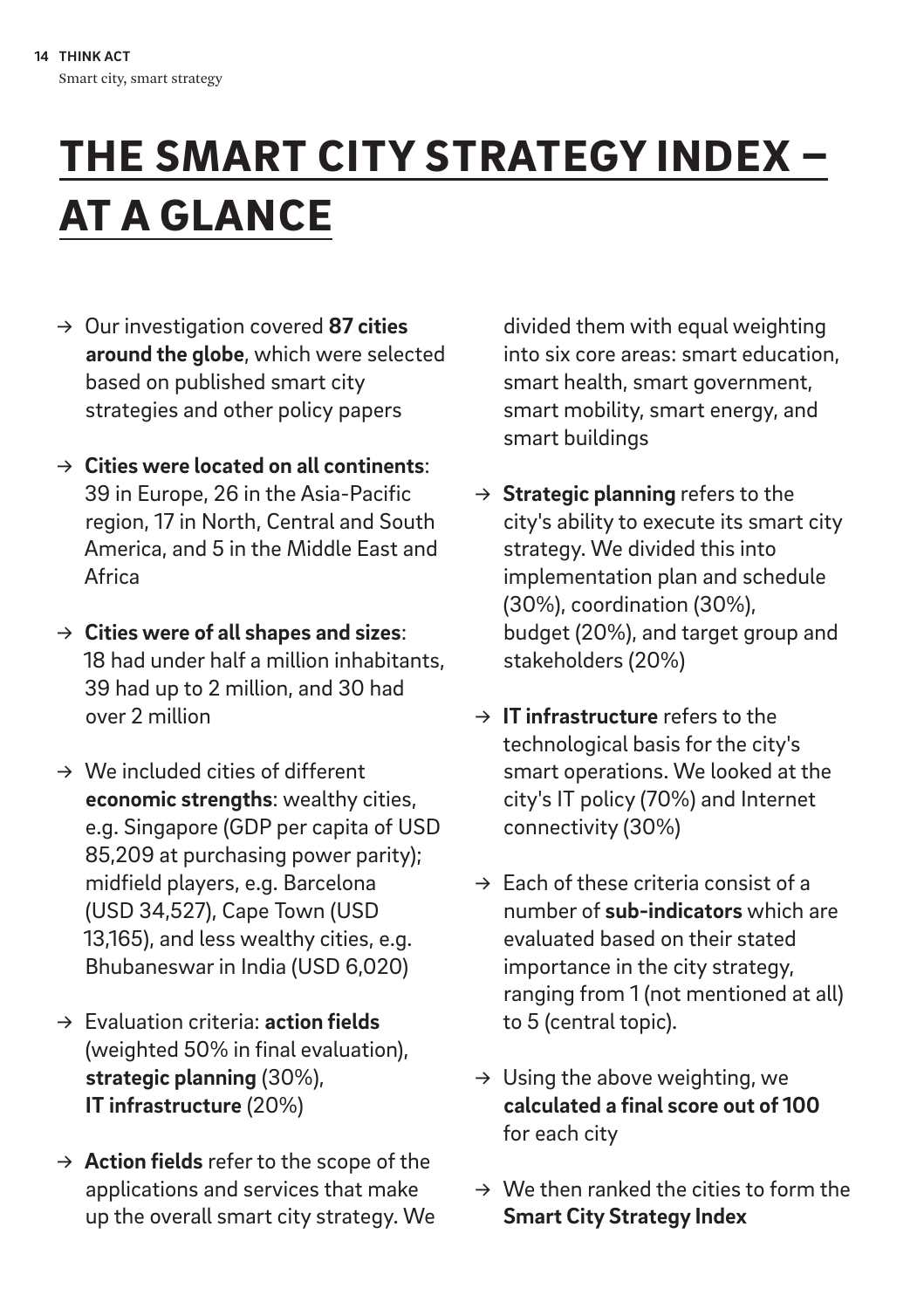## ABOUT US

Roland Berger, founded in 1967, is the only leading global consultancy of German heritage and European origin. With 2,400 employees working from 34 countries, we have successful operations in all major international markets. Our 50 offices are located in the key global business hubs. The consultancy is an independent partnership owned exclusively by 220 Partners.

#### FURTHER READING

| <b>Roland Berger</b><br>Trend<br>Compendium<br>2030 | MEGA-<br><b>TRENDS</b><br><b>CONSUMICS</b> GLOB<br>CARCIT<br><b>MEGANTINE</b><br><b>GLOBALIZATIONA</b><br>I UTURE MANKETS |  |
|-----------------------------------------------------|---------------------------------------------------------------------------------------------------------------------------|--|
| February 2017                                       |                                                                                                                           |  |

#### **TREND COMPENDIUM 2030**

One of our most popular studies, the Roland Berger Trend Compendium 2030, identifies and analyzes the seven key megatrends that will shape business between now and 2030. Understanding megatrends provides focus and clarity on what's really important in the long run, supporting executives as they seek to cope with future challenges and realize promising business opportunities.



#### **CONNECTED MOBILITY 2025 How tomorrow's passenger transportation will add new value**

In the world's 30 biggest megacities, paralyzed traffic flows generate annual costs of more than USD 266 billion. The answer to how to get a grip on the problem of increasing passenger transportation lies with networked mobility. This is the key finding of a study entitled "Connected Mobility 2025" by Roland Berger.

#### **Links &likes**

**ORDER AND DOWNLOAD** [www.rolandberger.com](https://www.rolandberger.com)

**STAY TUNED** [www.twitter.com/](https://twitter.com/RolandBerger) [RolandBerger](https://twitter.com/RolandBerger)

**LIKE AND SHARE** [www.facebook.com/](https://www.facebook.com/RolandBergerGmbH) [RolandBerger](https://www.facebook.com/RolandBergerGmbH)GmbH